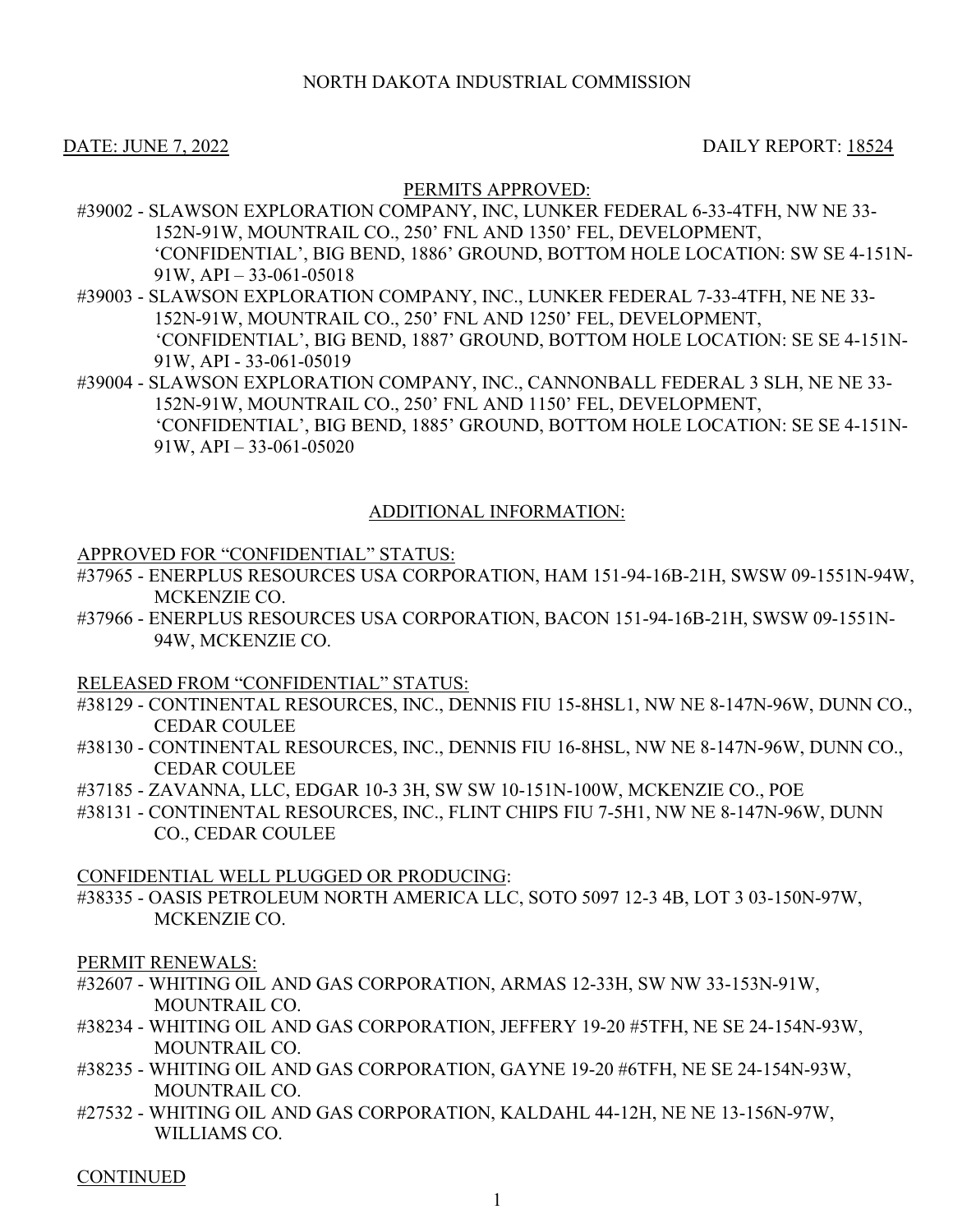- #27533 WHITING OIL AND GAS CORPORATION, G BERGSTROM 41-13H, NE NE 13-156N-97W, WILLIAMS CO.
- #30841 WHITING OIL AND GAS CORPORATION, P EARL RENNERFELDT 154-99-2-3-10-14H, LOT 2, 3-154N-99W, WILLIAMS CO.
- #34987 BOWLINE ENERGY LLC, GIBBINS 154-103-11-2-5H, SE SW 11-154N-103W, WILLIAMS CO.
- #34988 BOWLINE ENERGY LLC, GIBBINS 154-103-11-2-6H, SE SW 11-154N-103W, WILLIAMS CO.
- #37617 BURLINGTON RESOURCES OIL & GAS COMPANY LP, SEQUOIAFILL 1D, SW SE 36-153N-95W, MCKENZIE CO., 'CONFIDENTIAL'
- #34984 LIBERTY RESOURCES MANAGEMENT COMPANY, LLC, SUNDHAGEN C 158-96-28-33- 4MBH, NE NW 28-158N-96W, WILLIAMS CO.
- #38064 CONTINENTAL RESOURCES, INC., CUSKELLY FIU 12-7HSL, NW NW 8-146N-96W, DUNN CO., 'CONFIDENTIAL'
- #34278 CONTINENTAL RESOURCES, INC., DURHAM 8-2H1, LOT 4, 2-151N-99W, MCKENZIE CO.
- #34274 CONTINENTAL RESOURCES, INC., DURHAM 9-2H, LOT 4, 2-151N-99W, MCKENZIE CO.
- #34273 CONTINENTAL RESOURCES, INC., DURHAM 10-2H1, LOT 4, 2-151N-99W, MCKENZIE CO.
- #34272 CONTINENTAL RESOURCES, INC., DURHAM 11-2H, LOT 4, 2-151N-99W, MCKENZIE CO.
- #35783 CONTINENTAL RESOURCES, INC., SODBUSTER 2-6HSL, LOT 3, 6-155N-99W, WILLIAMS CO.
- #35784 CONTINENTAL RESOURCES, INC., SODBUSTER 3-6H1, LOT 3, 6-155N-99W, WILLIAMS CO.
- #35785 CONTINENTAL RESOURCES, INC., SODBUSTER 4-6H, LOT 3, 6-155N-99W, WILLIAMS CO.
- #35786 CONTINENTAL RESOURCES, INC., SODBUSTER 5-6H1, LOT 3, 6-155N-99W, WILLIAMS CO.
- #35787 CONTINENTAL RESOURCES, INC., SODBUSTER 6-6H, LOT 3, 6-155N-99W, WILLIAMS CO.
- #35788 CONTINENTAL RESOURCES, INC., SODBUSTER 7-6H1, LOT 3, 6-155N-99W, WILLIAMS CO.

WELL NAME CHANGE:

#30433 - BURLINGTON RESOURCES OIL & GAS COMPANY LP, MANCHESTER 2C, SE SW 9-147N-97W, DUNN CO., LITTLE KNIFE, (PREVIOUS NAME: MANCHESTER 14-9MBH)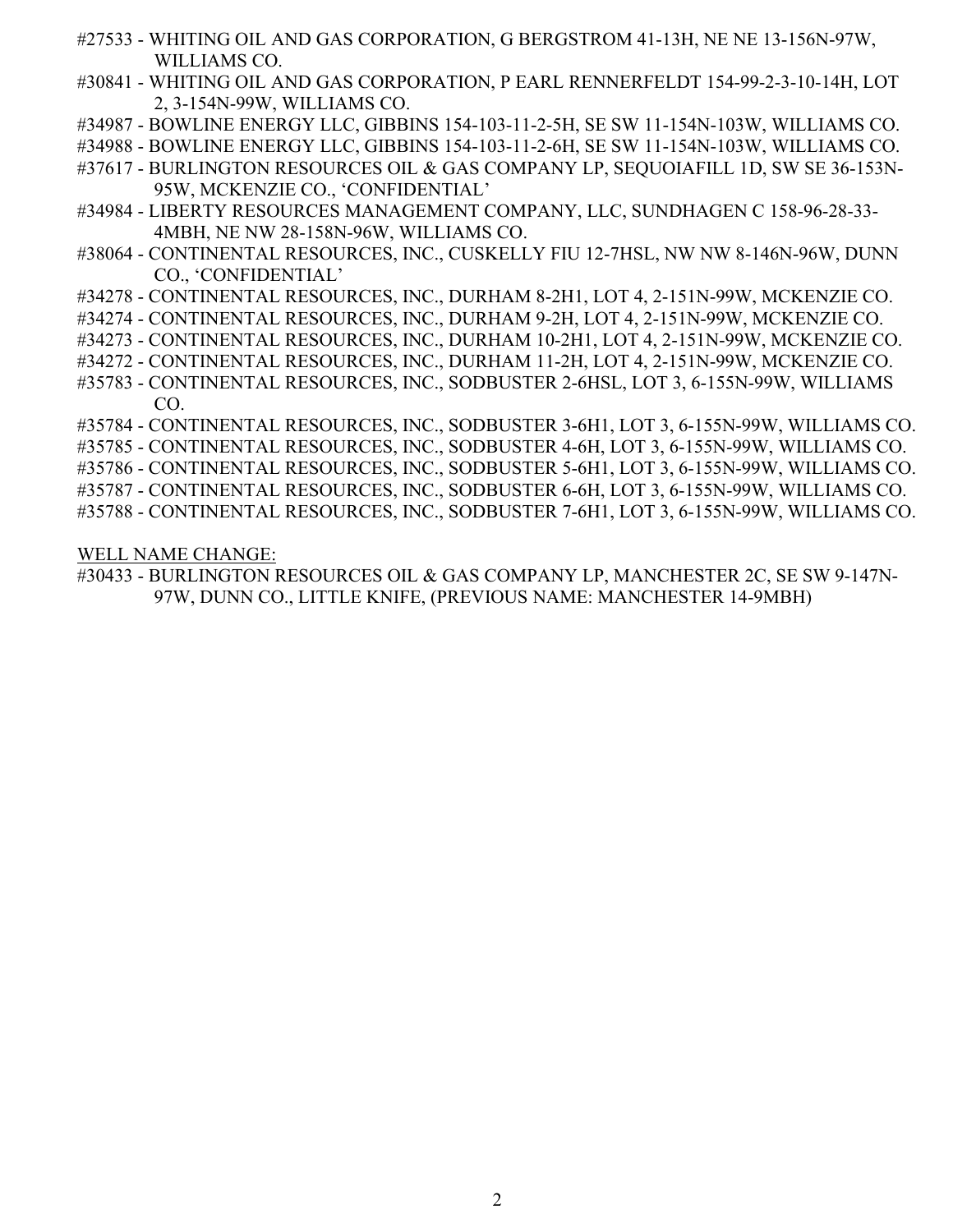\*Well data published at dmr.nd.gov/oilgas is now updating however Active Drilling Rigs, and rig viewing on the GIS Map Server are still impacted.

# When an estimated date of repair is available, we will update this service notice.

**If you have questions emai[l oilandgasinfo@nd.gov](mailto:oilandgasinfo@nd.gov)**

6/7/2022 – 43 ACTIVE RIGS

#### **COLUMN DEFINITIONS:**

**RIG ID** – Refers to the name of the rig.

**Well Operator** – Refers to the operator of the well where rig is located.

**Well name & Number** – Well name and number of well where rig is located.

**Current Location –** Quarter Quarter – Section – Township - Range

**County**

**File Number –** NDIC File Number of well where rig is located.

**API –** API Number of well where rig is located.

**Start Date** – The date when the **rig** started its most recent activity at the well location. This is not the spud date. Watch this video for how [to find the spud date of a well\\*](https://youtu.be/JjWwzuuMVpM). **Next Location -** Anticipated Next rig location. These are obtained from rig crews and are subject to changes determined by the operator. (MIRU – Moving in, rigging up)

|                              |                                                                |                                              | <b>CURRENT</b>        |                 | <b>FILE</b> |            | <b>START</b> | <b>NEXT</b>        |
|------------------------------|----------------------------------------------------------------|----------------------------------------------|-----------------------|-----------------|-------------|------------|--------------|--------------------|
| <b>RIG ID</b>                | <b>WELL OPERATOR</b>                                           | <b>WELL NAME &amp; NUMBER</b>                | <b>LOCATION</b>       | <b>COUNTY</b>   | NO.         | <b>API</b> | <b>DATE</b>  | <b>LOCATION</b>    |
|                              |                                                                |                                              |                       |                 |             |            |              | <b>BATCH</b>       |
| H & P 515                    | PETRO-HUNT. L.L.C.                                             | SETTERLUND 159-94-34C-27-<br>1H <sub>S</sub> | SE SW 34 159N 94W     | <b>BURKE</b>    | 38861       |            | 05/28/2022   | <b>DRILLING ON</b> |
|                              | KODA RESOURCES OPERATING.                                      |                                              | NW NW 29 160N         |                 |             | 3301301920 |              | 4 WELL PAD.        |
| <b>STONEHAM 17</b>           | LLC                                                            | STOUT 2931-3BH                               | 102W                  | <b>DIVIDE</b>   | 38889       | 3302301460 | 06/06/2022   |                    |
| <b>PATTERSON</b><br>276      | <b>RIMROCK OIL &amp; GAS WILLISTON LLC</b>                     | MOCCASIN CREEK 14-11 6H                      | SE SW 11 147N 93W     | <b>DUNN</b>     | 38184       | 3302504197 | 05/26/2022   |                    |
| H & P 454                    | CONTINENTAL RESOURCES. INC.                                    | FULLER 3-2H                                  | LOT 4 02 146N 97W     | <b>DUNN</b>     | 38367       | 3302504277 | 05/15/2022   |                    |
| <b>NABORS B18</b>            | WPX ENERGY WILLISTON, LLC                                      | WOUNDED FACE 14-15HW                         | SW SE 15 148N 94W     | <b>DUNN</b>     | 38435       | 3302504299 | 05/26/2022   |                    |
| <b>TRUE DRILLING</b><br>39   | <b>ENERPLUS RESOURCES USA</b><br><b>CORPORATION</b>            | LOB 149-92-31D-30H-LL                        | SW SE 31 149N 92W     | <b>DUNN</b>     | 38693       | 3302504397 | 05/19/2022   |                    |
| <b>CYCLONE 38</b>            | CONTINENTAL RESOURCES. INC.                                    | <b>BONNEVILLE 8-23H</b>                      | NE NW 23 146N 96W     | <b>DUNN</b>     | 38783       | 3302504417 | 05/13/2022   |                    |
| H & P 456                    | CONTINENTAL RESOURCES. INC.                                    | <b>MEDICINE HOLE 11-27H1</b>                 | SW SE 27 146N 96W     | <b>DUNN</b>     | 38789       | 3302504423 | <b>MIRU</b>  |                    |
| H & P INTERNL<br>DRLNG H & P |                                                                |                                              |                       |                 |             |            |              |                    |
| 429                          | <b>MARATHON OIL COMPANY</b>                                    | BEESAW 44-9TFH                               | SE SE 09 146N 93W     | <b>DUNN</b>     | 38791       | 3302504425 | 06/04/2022   |                    |
| <b>T&amp;S DRILLING 2</b>    | CONTINENTAL RESOURCES. INC.                                    | <b>MEDICINE HOLE 12-27H</b>                  | SE SE 27 146N 96W     | <b>DUNN</b>     | 38799       | 3302504431 | 06/05/2022   |                    |
| TRUE 40                      | <b>ENERPLUS RESOURCES USA</b><br><b>CORPORATION</b>            | PATCH 149-93-05A-08H                         | LOT 1 05 149N 93W     | <b>DUNN</b>     | 38846       | 3302504453 | 05/26/2022   |                    |
| TRUE 37                      | SINCLAIR OIL & GAS COMPANY                                     | <b>HOVDEN FEDERAL 3-20H</b>                  | NE NE 29 146N 97W     | <b>DUNN</b>     | 38863       | 3302504458 | <b>MIRU</b>  |                    |
| <b>NABORS B6</b>             | <b>BURLINGTON RESOURCES OIL &amp;</b><br><b>GAS COMPANY LP</b> | <b>CURTIS 44-9 MBH</b>                       | SE SE 09 149N 96W     | <b>MCKENZIE</b> | 30924       | 3305306813 | 05/14/2022   |                    |
| NABORS B20                   | <b>IRON OIL OPERATING, LLC</b>                                 | ANTELOPE 4-31-30H                            | SW NW 02 148N<br>102W | <b>MCKENZIE</b> | 37568       | 3305309422 | 05/25/2022   |                    |